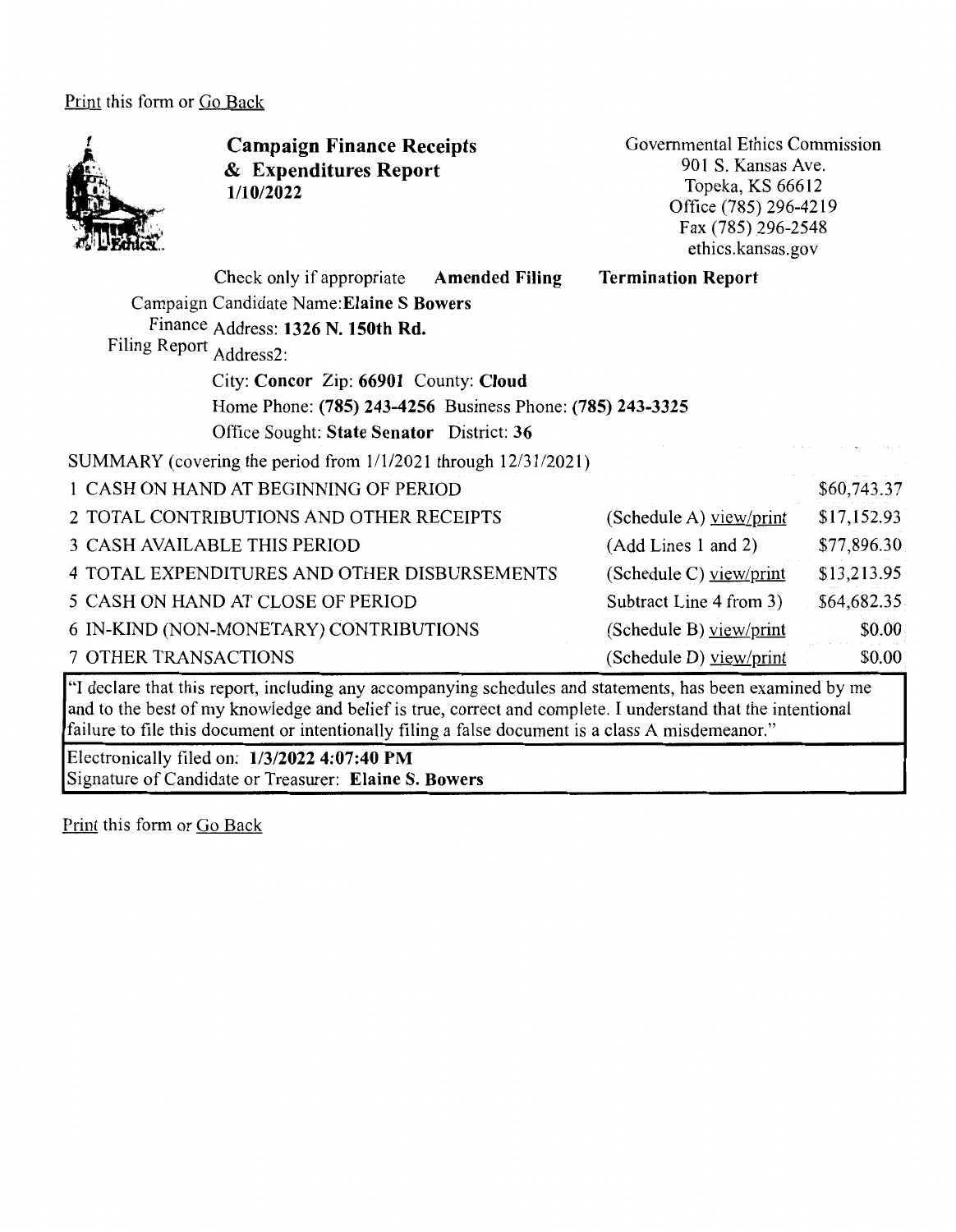# **SCHEDULE A**

# **CONTRIBUTIONS AND OTHER RECEIPTS**

## **Candidate:** Elaine S Bowers

|          | <b>Name and Address</b><br>of Contributor                                                      | <b>Type of Payment</b><br>Occupation of |                                             |               |
|----------|------------------------------------------------------------------------------------------------|-----------------------------------------|---------------------------------------------|---------------|
| Date     |                                                                                                | Cash, Check, Loan, E-<br>funds, Other   | <b>Individual Giving</b><br>More Than \$150 | <b>Amount</b> |
| 12/31/21 | Central National Bank -<br>Concordia<br>130 E 7th ST<br>Interest earned<br>Concordia KS 66901  | Other                                   |                                             | \$2.93        |
| 12/30/21 | <b>Bruce Christenson</b><br>3501 SW Fairlawn RD STE<br>200<br>Topeka KS 66614                  | Check                                   | Member Manager                              | \$500.00      |
| 12/23/21 | APAC - Kansas, Inc<br>3511 S West ST<br>Wichita KS 67217                                       | Check                                   |                                             | \$250.00      |
| 12/22/21 | Kansas Bail Agents Assoc<br>PAC<br>301 W Ash ST<br>Salina KS 67401                             | Check                                   |                                             | \$250.00      |
| 12/19/21 | Don Hill<br>2805 Twin Lake DR<br>Emporia KS 66801                                              | Check                                   | retired                                     | \$50.00       |
| 12/17/21 | KS Livestock Assn PAC<br>6031 SW 17th ST<br>Topeka KS 66614                                    | Check                                   |                                             | \$250.00      |
| 12/17/21 | <b>Butler National Corporation</b><br><b>BCS</b> Design<br>19930 W 161st ST<br>Olathe KS 66062 | Check                                   |                                             | \$500.00      |
| 12/13/21 | Prairie Band Potawatomi<br>Nation<br>16281 Q RD<br>Mayetta KS 66509                            | Check                                   |                                             | \$250.00      |
| 12/13/21 | <b>LKQ</b> Corporation<br>100 SE M ST<br>Washington DC 20003                                   | Check                                   |                                             | \$250.00      |
| 12/11/21 | Atmos Energy Corp PAC<br>5430 LBJ Freeway<br>Dallas TX 65240                                   | Check                                   |                                             | \$250.00      |
| 12/10/21 | <b>KS Contractors Assn PAC</b><br>800 SW Jackson ST<br>Topeka KS 66612                         | Check                                   |                                             | \$500.00      |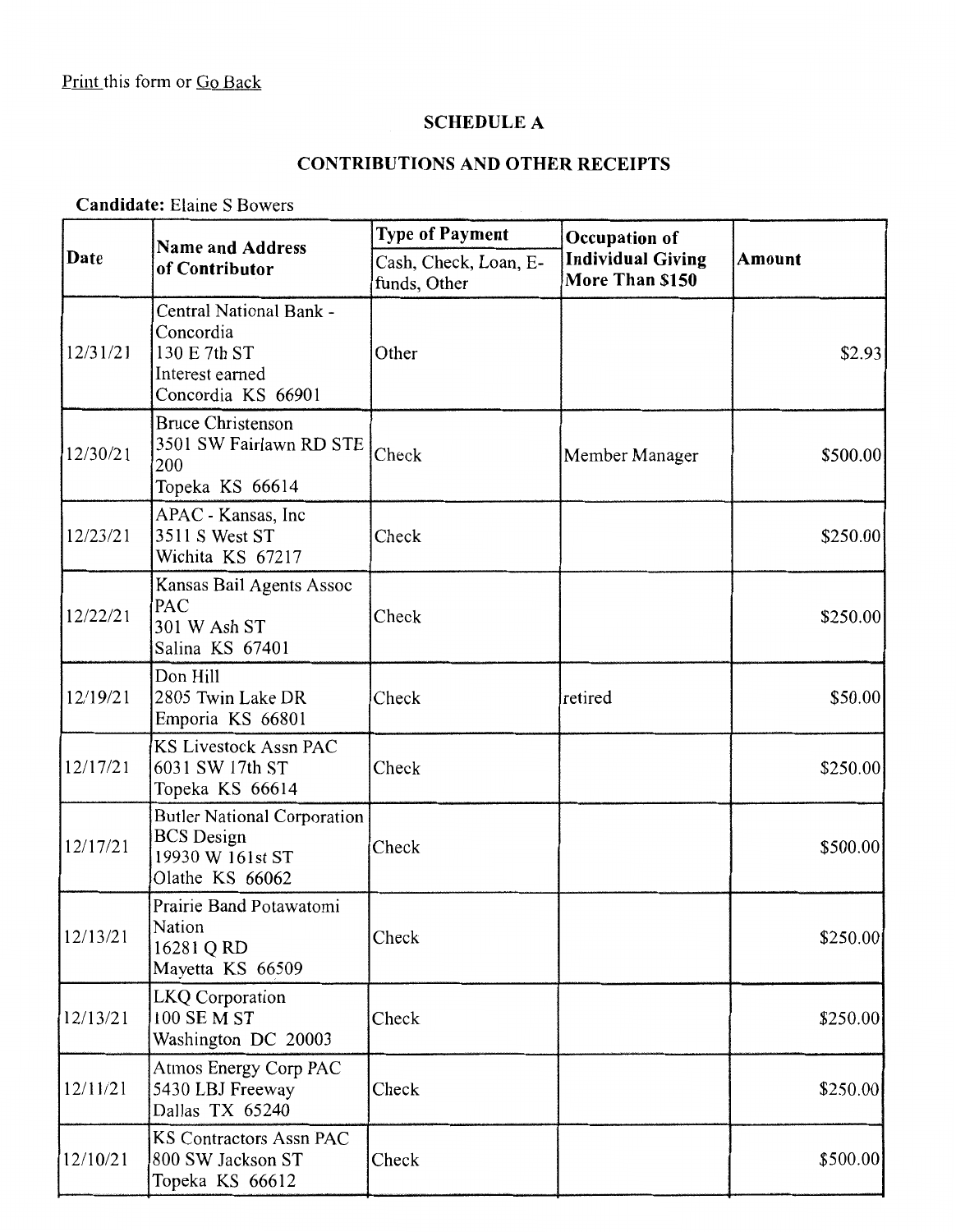| 12/09/21 | <b>KS</b> Committee for Rural<br>Electrification<br>PO Box 790<br>Meade KS 67864                  | Check | \$250.00   |
|----------|---------------------------------------------------------------------------------------------------|-------|------------|
| 12/09/21 | <b>Blue Cross Blue Shield</b><br>Kansas<br>1133 SW Topeka BLVD<br>Topeka KS 66629                 | Check | \$500.00   |
| 12/07/21 | American Multi-Cinema,<br>Inc<br>11500 Ash ST<br>Leawood KS 66211                                 | Check | \$300.00]  |
| 12/07/21 | <b>HCA KS Good Government</b><br>Fund<br>550 N Hillside ST<br>Wichita KS 67214                    | Check | \$500.00   |
| 12/07/21 | One Gas, Inc PAC<br>15 E 5th ST<br>Tulsa KS 74103                                                 | Check | \$1,000.00 |
| 12/03/21 | Pioneer Creek Wind Project<br><b>LLC</b><br>700 Universe BLVD<br>Juno Beach FL 33408              | Check | \$500.00   |
| 12/03/21 | <b>American Property</b><br>Casualty Ins Assn PAC<br>8700 W Bryn AVE<br>Chicago IL 60631          | Check | \$250.00   |
| 11/29/21 | PAC of KS<br>Ophthalmologists<br>10 W Phillips RD<br>Vernon Hills IL 60061                        | Check | \$250.00   |
| 11/19/21 | <b>CUPAC</b> of Kansas<br>901 SW Topeka BLVD<br>Topeka KS 66612                                   | Check | \$250.00   |
| 11/16/21 | <b>Ks Automobile Dealers</b><br>Assn PAC<br>731 S Kansas AVE<br>Topeka KS 66603                   | Check | \$250.00   |
| 11/16/21 | Hollywood Casino at KS<br>Speedway<br>777 Hollywood Casino<br><b>BLVD</b><br>Kansas City KS 66111 | Check | \$500.00]  |
| 11/16/21 | Lewis Legal News, Inc.<br>1701 E Cedar ST<br>Olathe KS 66062                                      | Check | \$1,000.00 |
| 11/11/21 | <b>ITC Great Plains, LLC</b><br>27175 Energy WAY<br>Novi MI 48377                                 | Check | \$250.00   |
| 11/08/21 | <b>KS</b> Rural Independent                                                                       | Check | \$1,000.00 |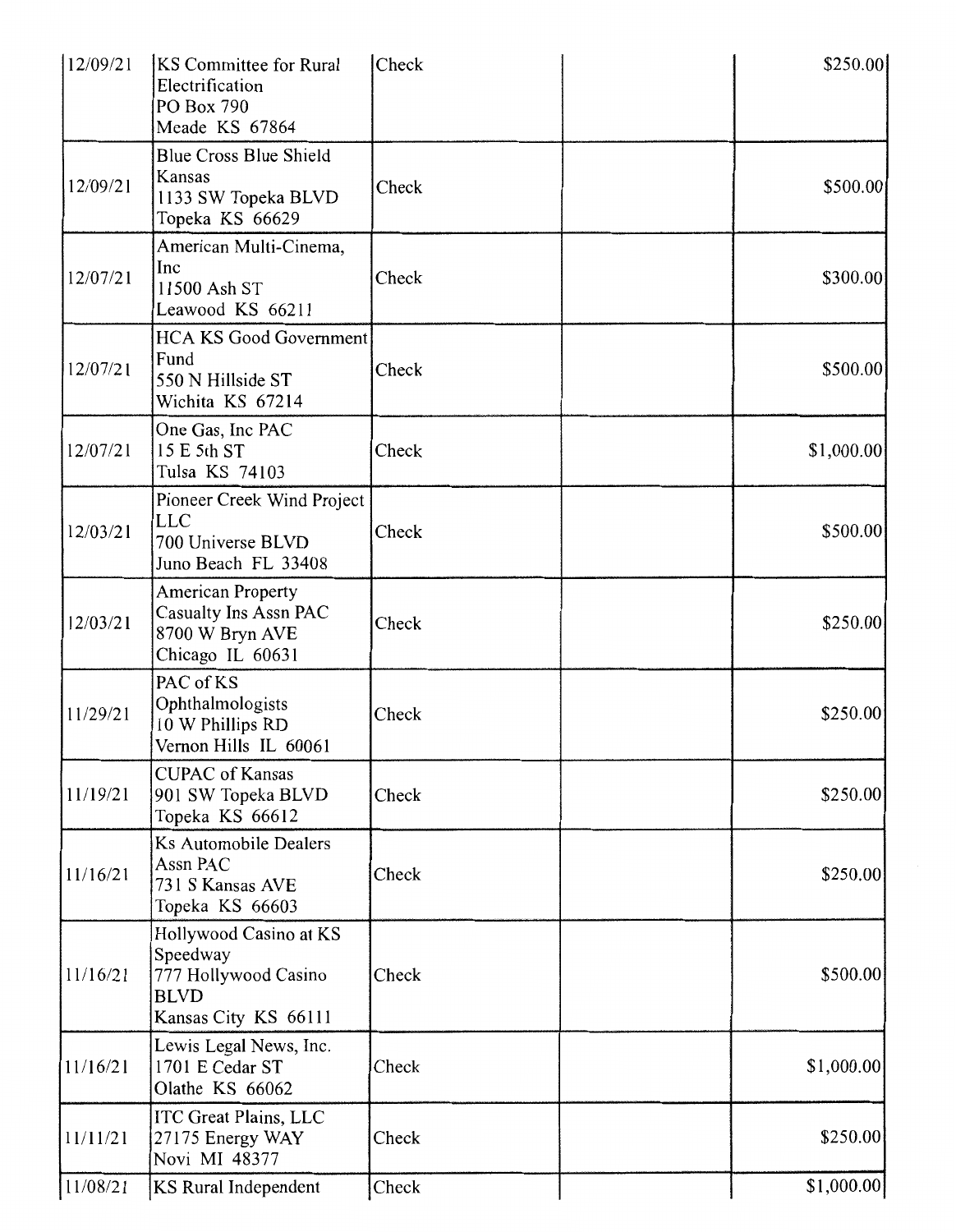|          | TelecomsPAC<br>PO Box 4799<br>Topeka KS 66604                                          |       |         |            |
|----------|----------------------------------------------------------------------------------------|-------|---------|------------|
| 11/04/21 | T-Mobile USA, Inc<br>12920 SE 38th ST<br>Bellevue WA 98006                             | Check |         | \$500.00   |
| 11/01/21 | <b>BNSF Railway Company</b><br>2500 Lou Menk DR<br>Fort Worth TX 76131                 | Check |         | \$1,000.00 |
| 11/01/21 | <b>UP Railroad Company</b><br>1400 Douglas ST<br>Bellevue NE 68179                     | Check |         | \$500.00   |
| 10/18/21 | George Wingert<br>PO Box 549<br>Ottawa KS 66067                                        | Check | retired | \$100.00   |
| 10/14/21 | Lumen Technologies<br>Service Group LLC<br>PO Box 4065<br>Monroe LA 71211              | Check |         | \$350.00   |
| 10/08/21 | <b>Charter Communications</b><br>12405 Powerscourt DR<br>St Louis MO 63131             | Check |         | \$300.00   |
| 10/08/21 | Cox Communications, Inc.<br>901 S George Washington<br><b>BLVD</b><br>Wichita KS 67211 | Check |         | \$500.00   |
| 10/07/21 | <b>KS Funeral Directors Assn</b><br>PAC<br>1200 S Kansas AVE<br>Topeka KS 66612        | Check |         | \$200.00   |
| 10/06/21 | Kansas Health Care Assoc<br>PAC<br>1100 SW Gage BLVD<br>Topeka KS 66604                | Check |         | \$500.00   |
| 10/06/21 | Comcast financila Gency<br>Corp<br>1701 JFK BLVD<br>Philadelphia PA 19103              | Check |         | \$500.00   |
| 10/06/21 | AT&T Services, Inc.<br>220 SE 6th AVE<br>Topeka KS 66603                               | Check |         | \$250.00   |
| 10/06/21 | Kansas Cable PAC<br>800 S Kansas AVE<br>Topeka KS 66612                                | Check |         | \$500.00   |
| 10/04/21 | Anheuser Busch Companies<br>2814 S 2nd ST<br>St Louis MO 63118                         | Check |         | \$250.00   |
| 10/04/21 | H & B Communications,<br>Inc.                                                          | Check |         | \$500.00   |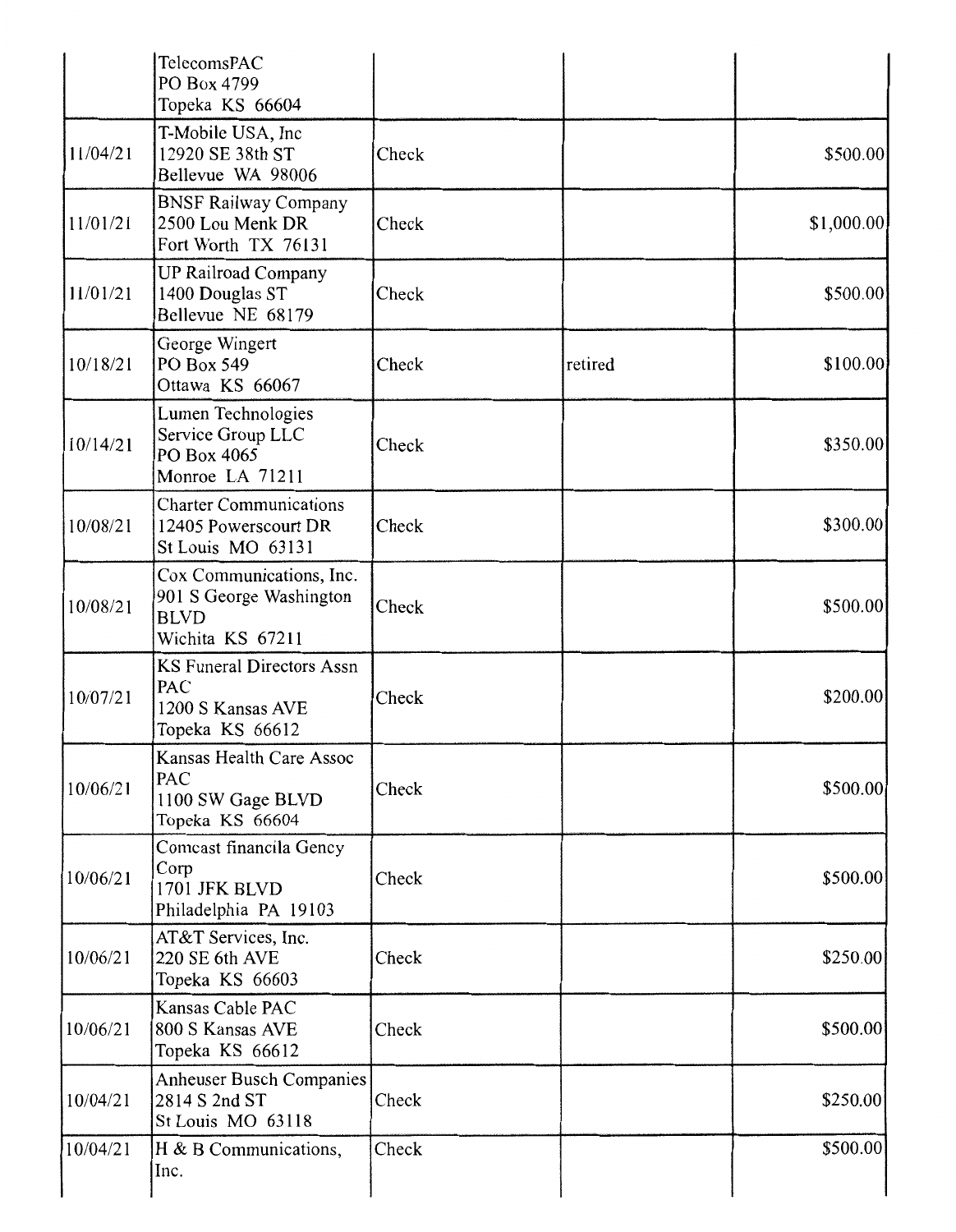|                                                | 108 N Main ST<br>Holyrood KS 67450                                             |       |            |
|------------------------------------------------|--------------------------------------------------------------------------------|-------|------------|
| 09/17/21                                       | Kansas Hospital<br><b>Association PAC</b><br>215 SE 8th AVE<br>Topeka KS 66603 | Check | \$500.00   |
| 08/28/21                                       | <b>Altria Client Services</b><br>1415 L ST STE 1150<br>Sacramento CA 95814     | Check | \$500.00   |
| 08/28/21                                       | CHS McPherson Refinery<br>Inc<br>2000 S Main ST<br>McPherson KS 67460          | Check | \$250.00   |
| 08/18/21                                       | KS Electric Power Coop<br>Inc<br>PO Box 4877<br>Topeka KS 66604                | Check | \$100.00]  |
|                                                | Total Itemized Receipts for Period                                             |       | \$17152.93 |
| Total Unitemized Contributions (\$50 or less)  |                                                                                |       | \$0        |
| Sale of Political Materials (Unitemized)       |                                                                                |       | \$0        |
| Total Contributions When Contributor Not Known |                                                                                |       | \$0        |
|                                                | TOTAL RECEIPTS THIS PERIOD                                                     |       | \$17152.93 |

Print this form or Go Back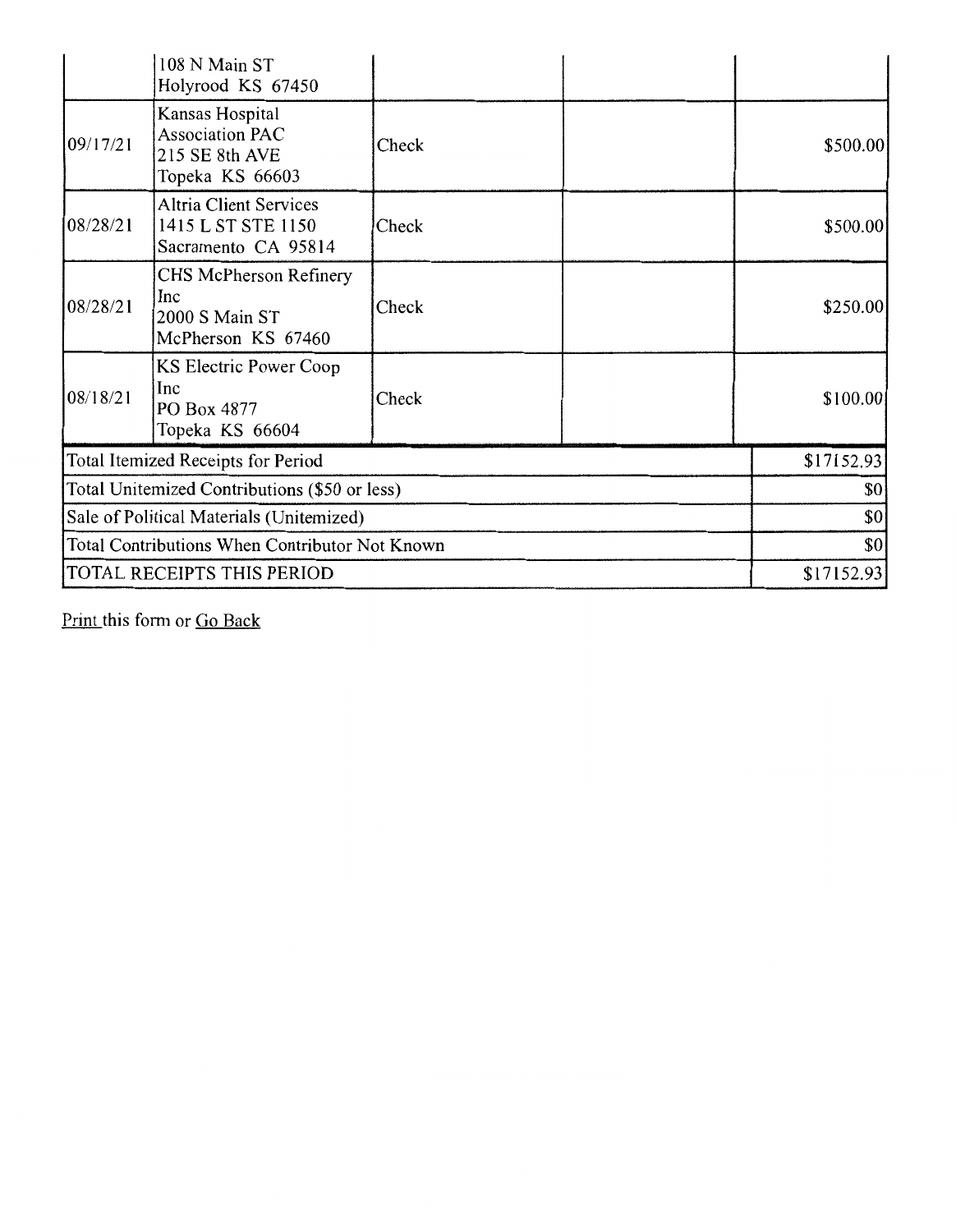#### **SCHEDULE C**

# **EXPENDITURES AND OTHER DISBURSEMENTS**

 $\overline{\phantom{a}}$ 

## **Candidate:** Elaine S Bowers

| Date     | <b>Name and Address</b>                                             | <b>Purpose of Expenditure</b><br>or Disbursement   | <b>Amount</b> |
|----------|---------------------------------------------------------------------|----------------------------------------------------|---------------|
| 12/30/21 | <b>Elaine Bowers</b><br>1326 N 150th RD<br>Concordia KS 66901       | Meeting/Travel Travel for CSG & NCSL<br>$-CK#1335$ | \$1,426.41    |
| 12/30/21 | <b>Elaine Bowers</b><br>1326 N 150th RD<br>Concordia KS 66901       | Supplies Senate Pins - CK#1336                     | \$32.50]      |
| 12/30/21 | Shea McMillan<br>1124 Quail RD<br>Concordia KS 66901                | <b>Consultant Yearend Consultant -</b><br>CK#1337  | \$100.00]     |
| 12/30/21 | <b>Elaine Bowers</b><br>1326 N 150th RD<br>Concordia KS 66901       | Mileage Milage 2021 - CK1338                       | \$5,916.40    |
| 12/13/21 | <b>Russell County News</b><br>958 E Wichita AVE<br>Russell KS 67665 | Newspaper Ads Newspaper ad - CK<br>#1334           | \$40.00]      |
| 12/08/21 | <b>KCLY Radio</b><br>1815 Meadowlark RD<br>Clay Center KS 67432     | Radio/TV Radio Veterans Day Ad -<br>CK#1332        | \$150.00      |
| 12/08/21 | KRSL FM<br>PO 666<br>Russell KS 67665                               | Radio/TV Newspaper ad - CK #1333                   | \$300.00      |
| 11/19/21 | <b>Elaine Bowers</b><br>1326 N 150th RD<br>Concordia KS 66901       | Meeting/Travel NCSL Registration -<br>CK1331       | \$59.00       |
| 11/19/21 | <b>KRSL FM</b><br><b>Box 666</b><br>Russell KS 67665                | Radio/TV Radio Ads - CK#1328                       | \$150.00      |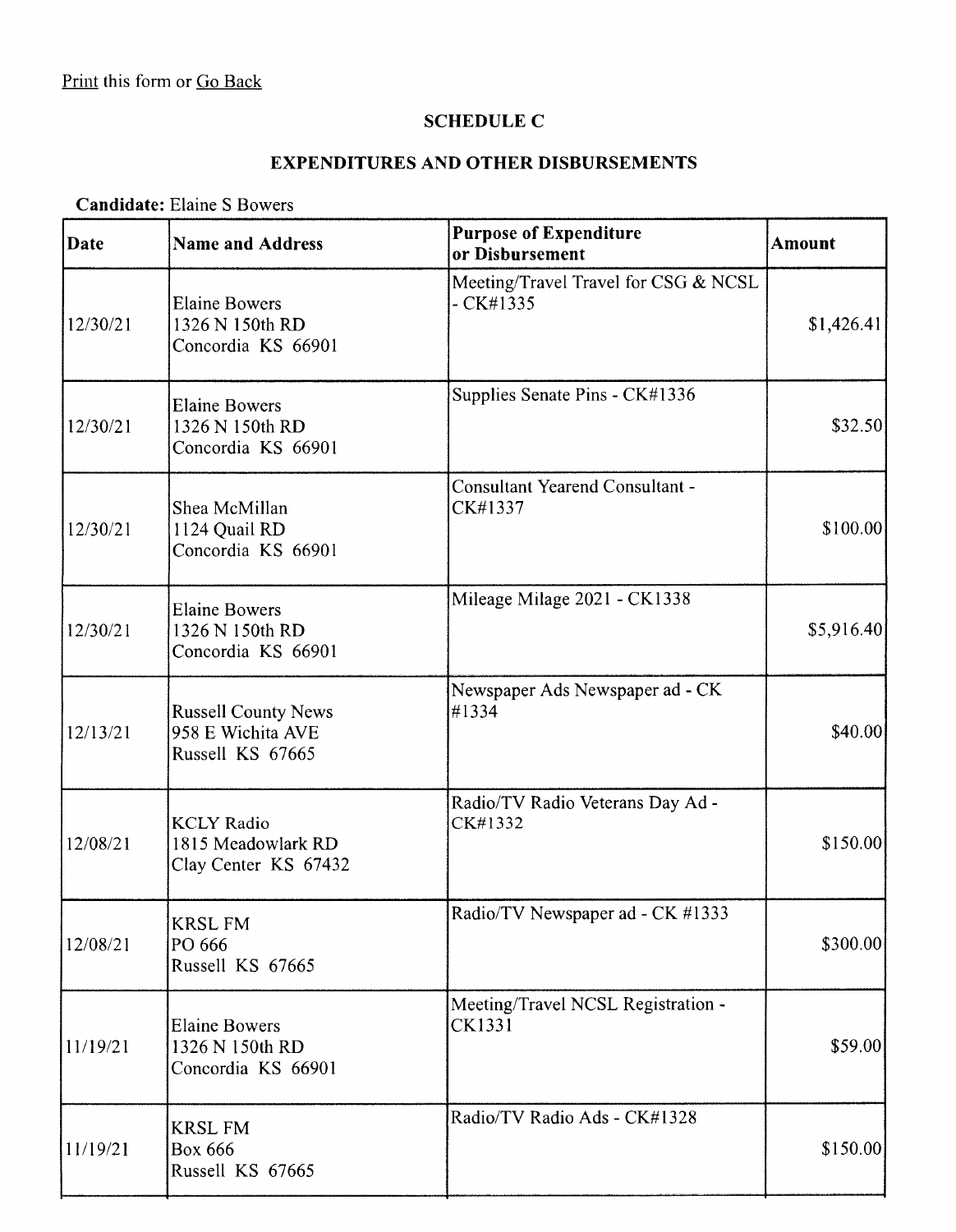| 11/19/21 | <b>Russell County News</b><br>958 Wichita AVE<br>Russell KS 67665      | Newspaper Ads Newspaper Ads -<br>CK#1329             | \$40.00]  |
|----------|------------------------------------------------------------------------|------------------------------------------------------|-----------|
| 10/20/21 | <b>Russell County News</b><br>958 Wichita AVE<br>Russell KS 67665      | Newspaper Ads Newspaper Ads -<br>Ck#1326             | \$40.00   |
| 10/20/21 | Phillips County Review<br>683 3rd ST<br>Phillipsburg KS 67661          | Newspaper Ads Newspaper Ads -<br>Ck#1327             | \$85.00   |
| 10/04/21 | CSG - Midwest Legislative Council<br>701 E 22nd ST<br>Lombard IL 60148 | Meeting/Travel Meeting Fee - CK#1323                 | \$175.00  |
| 10/04/21 | The Courtland Journal<br>PO Box 318<br>Courtland KS 66939              | Subscription Newspaper Subscription<br>CK#1324       | \$84.63   |
| 10/04/21 | <b>Elaine Bowers</b><br>1326 N 150th RD<br>Concordia KS 66901          | Supplies Paper/envelopes/parade candy<br>CK#1325     | \$123.15  |
| 09/16/21 | <b>US Post Office</b><br>622 Washington ST<br>Concordia KS 66901       | Postage/Shipping Postage - CK#1187                   | \$184.70] |
| 08/20/21 | Osborne County Farmer<br>210 W Main ST<br>Osborne KS 67473             | Subscription Newspaper Subscription<br>CK#1322       | \$142.00  |
| 08/10/21 | <b>KRSL FM</b><br>PO Box 666<br>Russell KS 67665                       | Radio/TV Radio Ads - CK#1321                         | \$224.00  |
| 08/10/21 | <b>Russell County News</b><br>958 E Wichita AVE<br>Russell KS 67665    | Newspaper Ads Newspaper Ads -<br>CK#1320             | \$268.00  |
| 07/20/21 | Walmart.com<br>702 SW 8th ST<br>Bentonville AR 72712                   | Supplies Check order withdrawn from<br>checking acct | \$26.21   |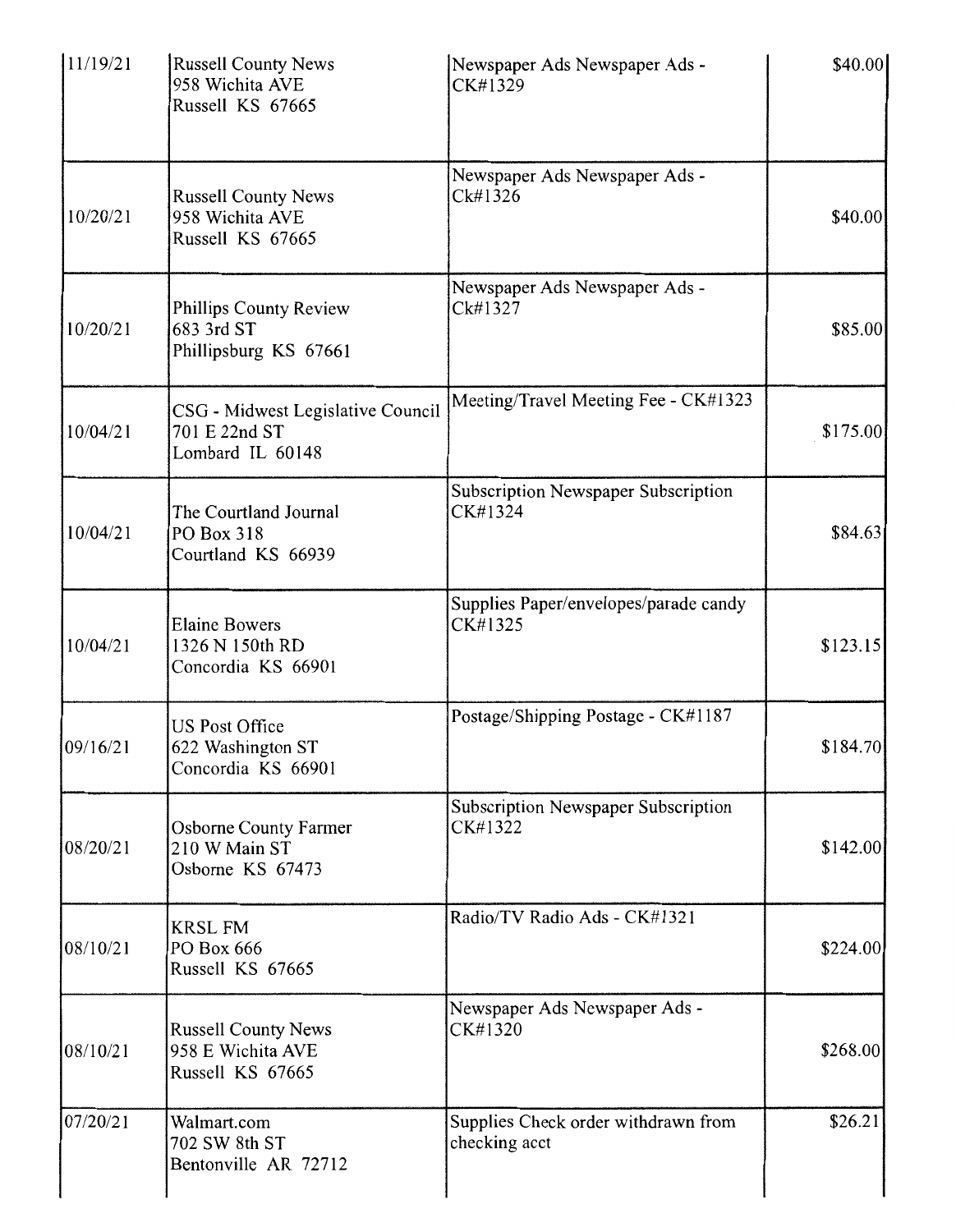| 07/07/21 | <b>US Post Office</b><br>622 Washington ST<br>Concordia KS 66901 | Postage/Shipping Postage - Ck#1186                              | \$2.80   |
|----------|------------------------------------------------------------------|-----------------------------------------------------------------|----------|
| 07/07/21 | <b>KRSL FM</b><br>PO Box 666<br>Russell KS 67665                 | Radio/TV Radio Ads - CK#1319                                    | \$125.00 |
| 06/20/21 | <b>Elaine Bowers</b><br>1326 N 150th RD<br>Concordia KS 66901    | Supplies Reim for Parade Candy -<br>Ck#1318                     | \$167.30 |
| 06/07/21 | <b>Elaine Bowers</b><br>1326 N 150th RD<br>Concordia KS 66901    | Supplies Pictures for Topeka office -<br>Ck#1314                | \$358.73 |
| 06/07/21 | <b>Elaine Bowers</b><br>1326 N 150th RD<br>Concordia KS 66901    | Subscription Reim for Sunflower State<br>Journal - annual #1315 | \$160.00 |
| 06/07/21 | Hawver News Company<br>3823 SW Wood Valley DR<br>Topeka KS 66610 | Subscription Subcription for Hawvers<br>News #1316              | \$180.00 |
| 06/07/21 | <b>KCLY Radio</b><br>1815 Meadowlark DR<br>Clay Center KS 67432  | Radio/TV Radio Ads for Memorial Day -<br>Ck#1317                | \$150.00 |
| 06/07/21 | <b>Elaine Bowers</b><br>1326 N 150th RD<br>Concordia KS 66901    | Gift Secretary of State Flag - Gift -<br>Ck#1185                | \$53.75  |
| 05/13/21 | Cloud County Tourism<br>130 E 6th ST<br>Concordia KS 66901       | Gift Slip Pens - Ck#1313                                        | \$187.50 |
| 05/07/21 | Randi Walters<br>2221 SE 35th ST<br>Topeka KS 66605              | Consultant Consultant fee - Randi<br>Walters - CK#1184          | \$500.00 |
| 04/27/21 | <b>US Post Office</b>                                            | Postage/Shipping Postage - Ck#1183                              | \$11.20  |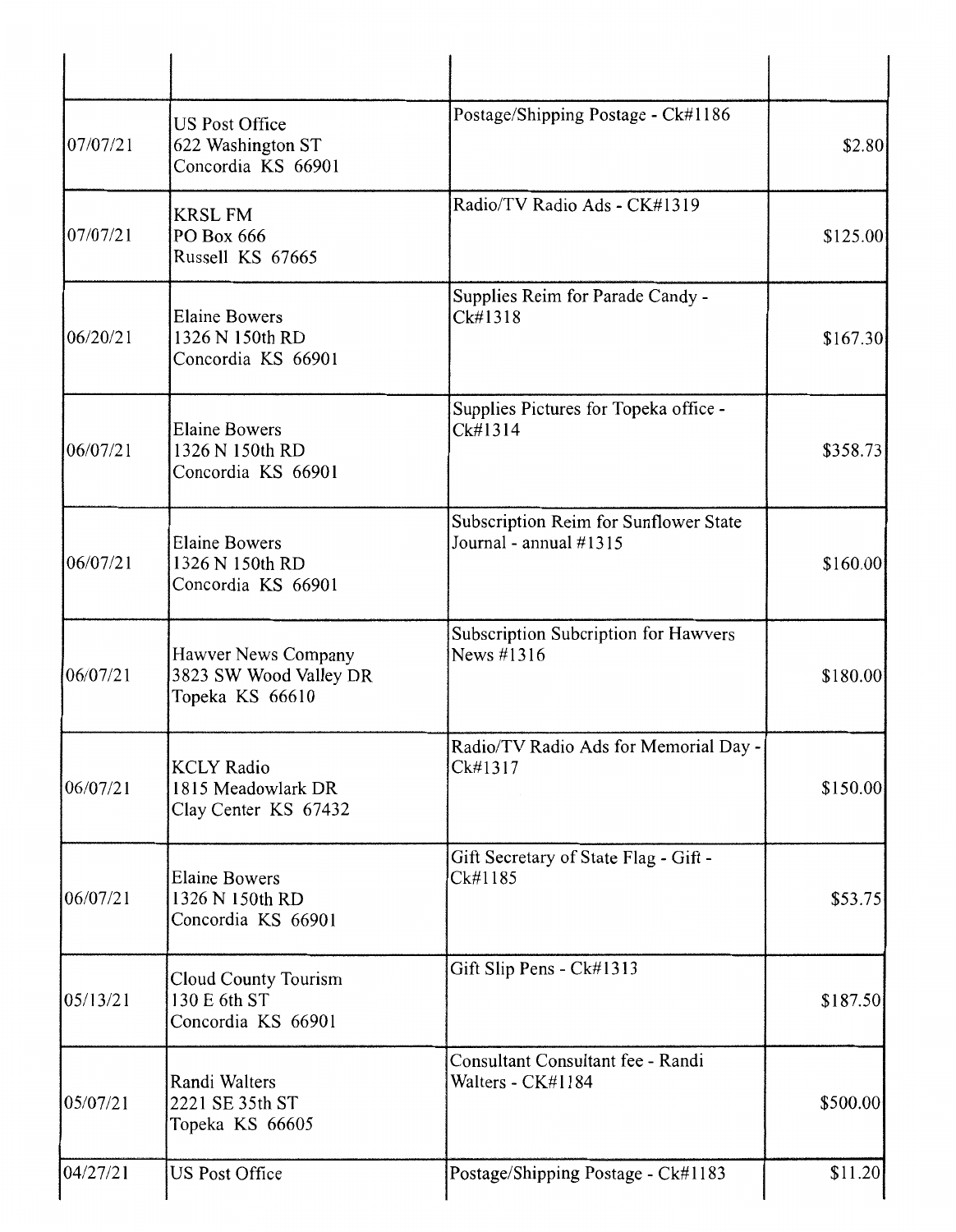|          | 622 Washington ST<br>Concordia KS 66901                               |                                                              |           |
|----------|-----------------------------------------------------------------------|--------------------------------------------------------------|-----------|
| 04/15/21 | <b>Russell County News</b><br>958 E Wichita AVE<br>Russell KS 67665   | Newspaper Ads Newspaper Ads -<br>Ck#1311                     | \$40.00]  |
| 04/15/21 | <b>KRSL FM</b><br>PO Box 666<br>Russell KS 67665                      | Radio/TV Radio Ads - Ck#1312                                 | \$460.00] |
| 03/12/21 | <b>Russell County News</b><br>958 E Wichita AVE<br>Russell KS 67665   | Newspaper Ads Newspaper Ads -<br>Ck#1310                     | \$135.00  |
| 02/21/21 | <b>Kansas Press Association</b><br>4021 SW 10th ST<br>Topeka KS 66604 | Newspaper Ads Newspaper Ads -<br>Ck#1306                     | \$161.00  |
| 02/21/21 | <b>Russell County News</b><br>958 E Wichita AVE<br>Russell KS 67665   | Newspaper Ads Newspaper Ads - Ck<br>#1307                    | \$55.50   |
| 02/21/21 | <b>Smith County Pioneer</b><br>PO Box 266<br>Smith Center KS 66967    | Subscription Subscription for paper - 4<br>year pd - Ck#1308 | \$178.20  |
| 01/29/21 | <b>State of Kansas</b><br>300 SW 10th ST<br>Topeka KS 66612           | Supplies Senate Window Permit Decals -<br>Ck#1304            | \$15.00   |
| 01/29/21 | <b>Tescott Lion's Club</b><br>PO Box 2<br>Tescott KS 67484            | Donation/Contrib Lions Club Donation -<br>Ck#1305            | \$100.00  |
| 01/21/21 | Darrin Beckham<br>300 SW 10th ST<br>Topeka KS 66612                   | Supplies Senate Label Pins - Ck #1182                        | \$34.80   |
| 01/16/21 | Kansas Explorers Club<br>978 Arapaho RD<br>Inman KS 67546             | Subscription Yearly subscription for<br>paper - Ck#1299      | \$18.61   |